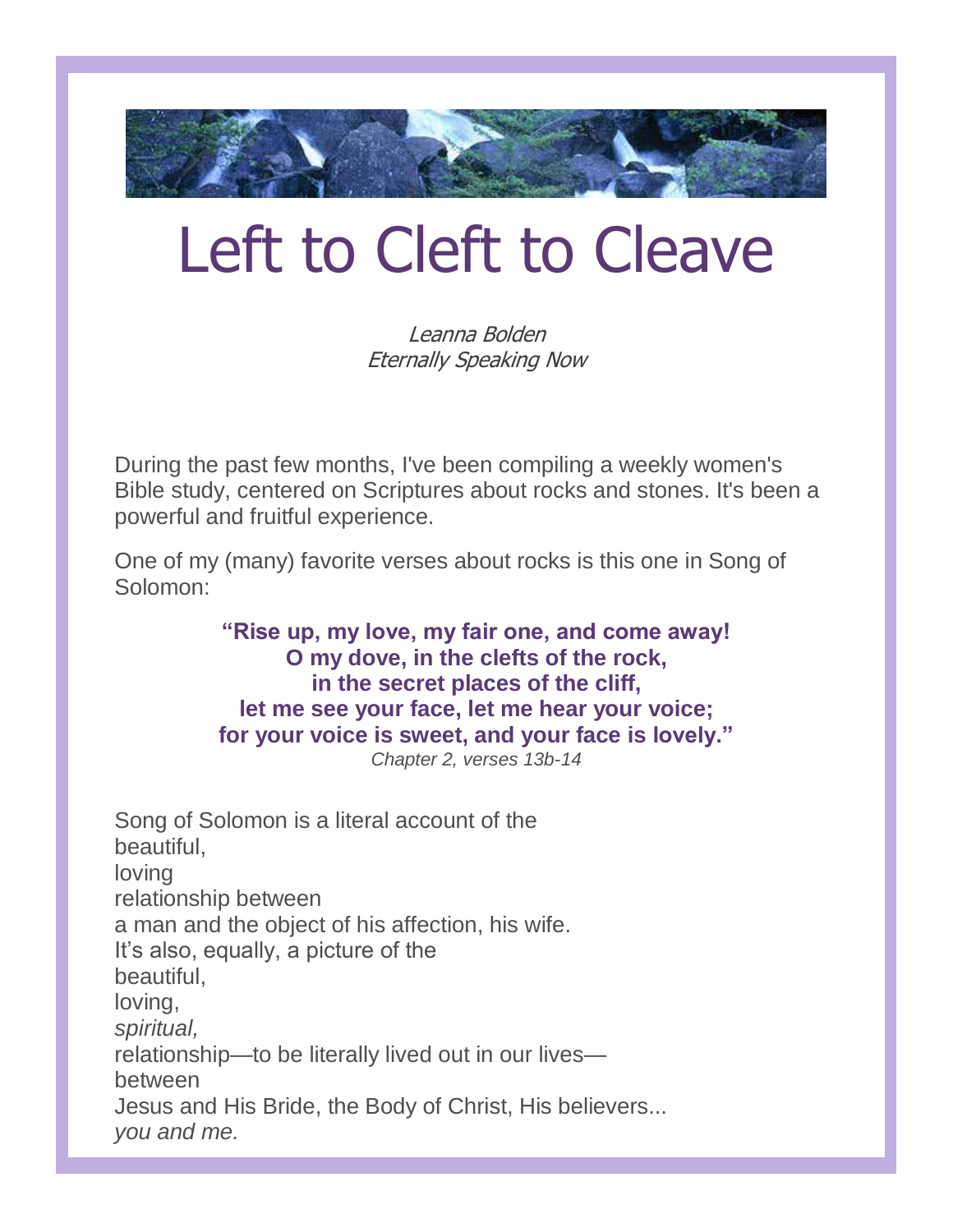Yes, the Lord is calling you to rise up, come away, let Him see your face and let Him hear your voice. *In the secret places of the cliff. In the clefts of the rock.*

> What exactly does that mean? What is the cleft of the rock?

I searched for that answer and found it. May this insight deepen and widen your view of and experience with Jesus, as it did for me.

First, what is the definition of a cleft?

### **Cleft = a hollow, a hole, a rift in rocks; a space or opening made by a splitting; a place of concealment, retreat, abode of doves, refuge.**

Second, notice how these definitions are for the *noun*, cleft. If a cleft is the result of a cleaving, then what is the meaning of the *verb*, to cleave?

This is where things get intriguing.

The definitions for the verb *to cleave* are similar in both Webster's Dictionary and in Strong's Bible Concordance. Here is the exciting part: **there are two opposite meanings**

**for this one verb,** *to cleave.*

Here are all the definitions from both sources combined. **The verb** *to cleave***, means:**

**Cutting or splitting something apart with a sharp instrument; to divide as if cutting a blow. To rend, break through, breach, burst, break forth, tear, cut, shred, strike.**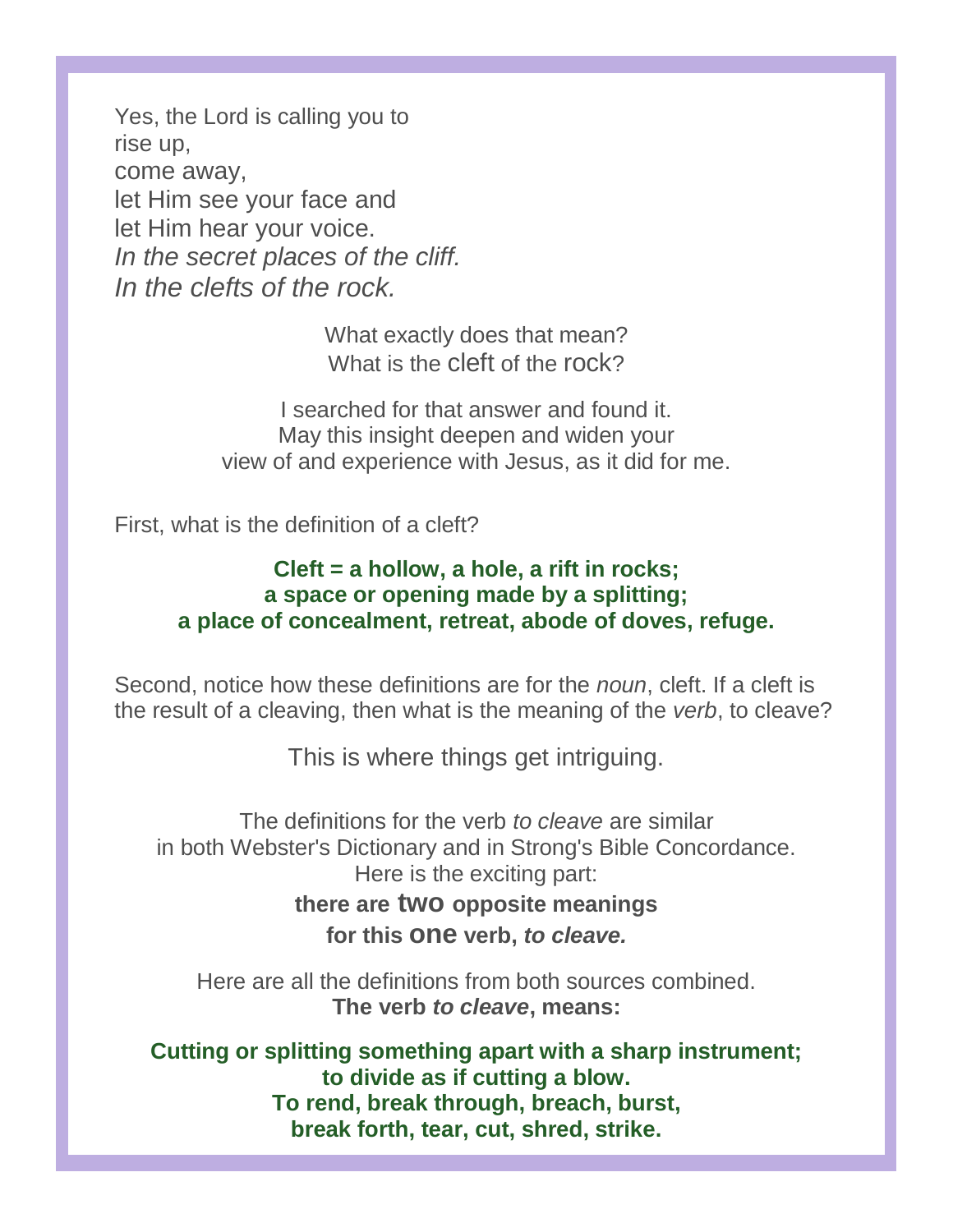That sounds harsh, doesn't it? *Brutal.* Even *painful.* I guess it would take an aggressive act to rip open a rock, right?

**But, wait-** *to cleave* **ALSO means:**

### **To adhere to closely, loyally, unwaveringly; to cling to. To follow hard, overtake, stick, keep fast, keep together, abide, close, join together, pursue, continue in.**

*What? How can one word have two drastically opposite definitions?*

On the one hand, *to cleave* is to violently rip open, creating a hole or separation. On the other hand, *to cleave* is to adhere so closely together *that there is no* separation.

What does all this mean? How does it apply to our lives?

Here it is-- I hope you catch this:

Jesus is our Rock. On the cross, as He took upon Himself the punishment for our sins, He was *cleft.* He was split open. He was rent, torn, broken apart. It was a violent, brutal death that He willingly endured for us. He was cut, and His blood burst out, broke forth. **That's what our sin caused.** Yet, in His splitting, in His tearing, in His shed blood, we find **refuge**. We are **hidden**. He is our **safe place**. We now **faithfully adhere** to Him and **unwaveringly cling** to Him, so **tightly linked together**, that nothing can separate us.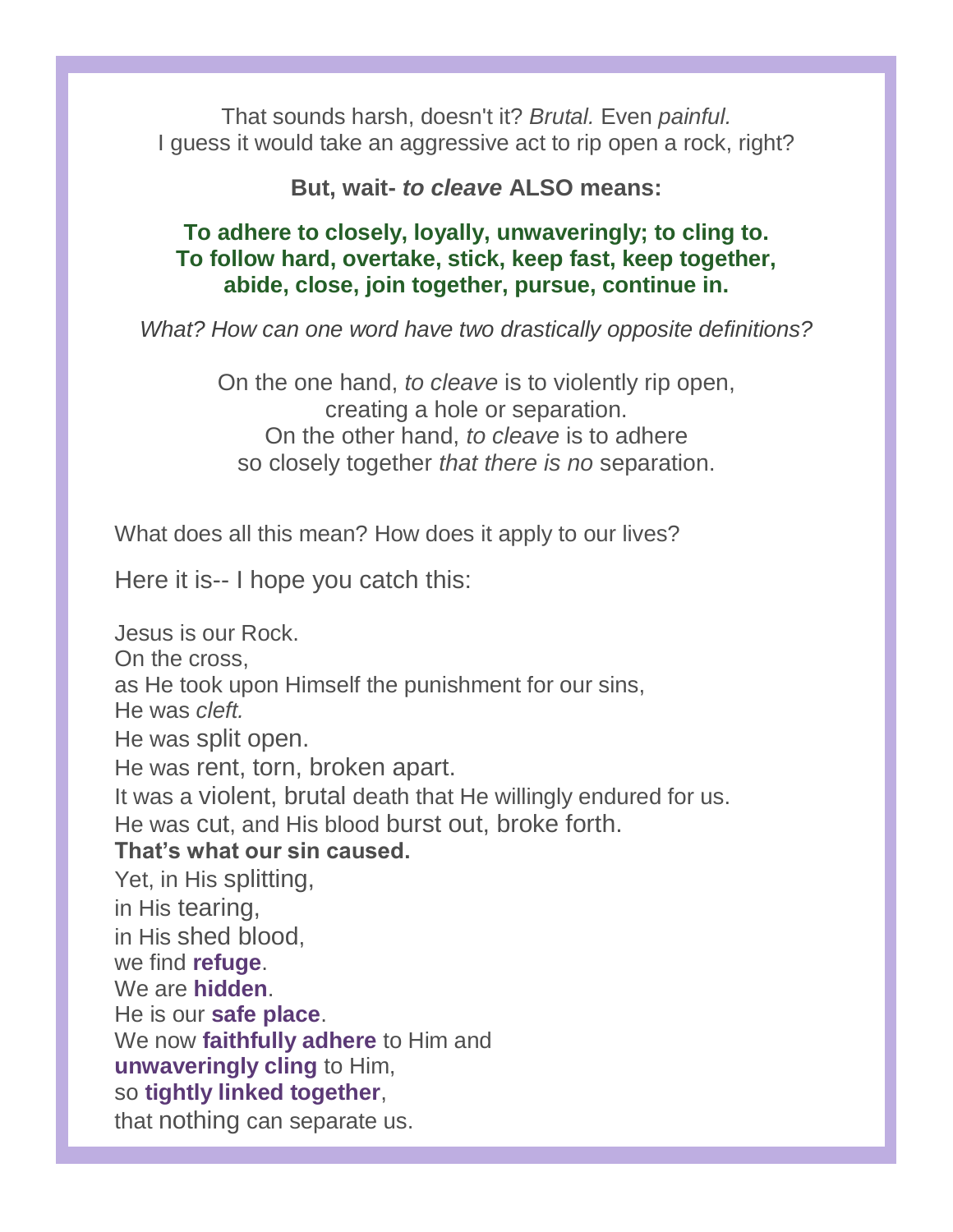**"For I am persuaded that neither death nor life, nor angels nor principalities nor powers, nor things present nor things to come, nor height nor depth, nor any other created thing, shall be able to separate us from the love of God which is in Christ Jesus our Lord."** *Romans 8:38-39*

**We hide ourselves in our Rock, Jesus, who was** *cleft for us.*

The old hymn, "Rock of Ages" comes to mind. Here are the lyrics of the first verse: **"Rock of Ages, cleft for me, Let me hide myself in Thee; Let the water and the blood, From Thy riven side which flowed, Be of sin the double cure, Save me from its guilt and power."**

**Amen.**

## **CHALLENGE**

In the midst of studying this topic, I was reminded of the verse in Genesis about **leaving, cleaving, and marriage**.

**"And Adam said, This is now bone of my bones, and flesh of my flesh: she shall be called Woman, because she was taken out of Man. Therefore shall a man leave his father and his mother, and shall cleave unto his wife: and they shall be one flesh."** *Genesis 2:23-24*

Jesus Himself echoes this in Matthew 19:4-6.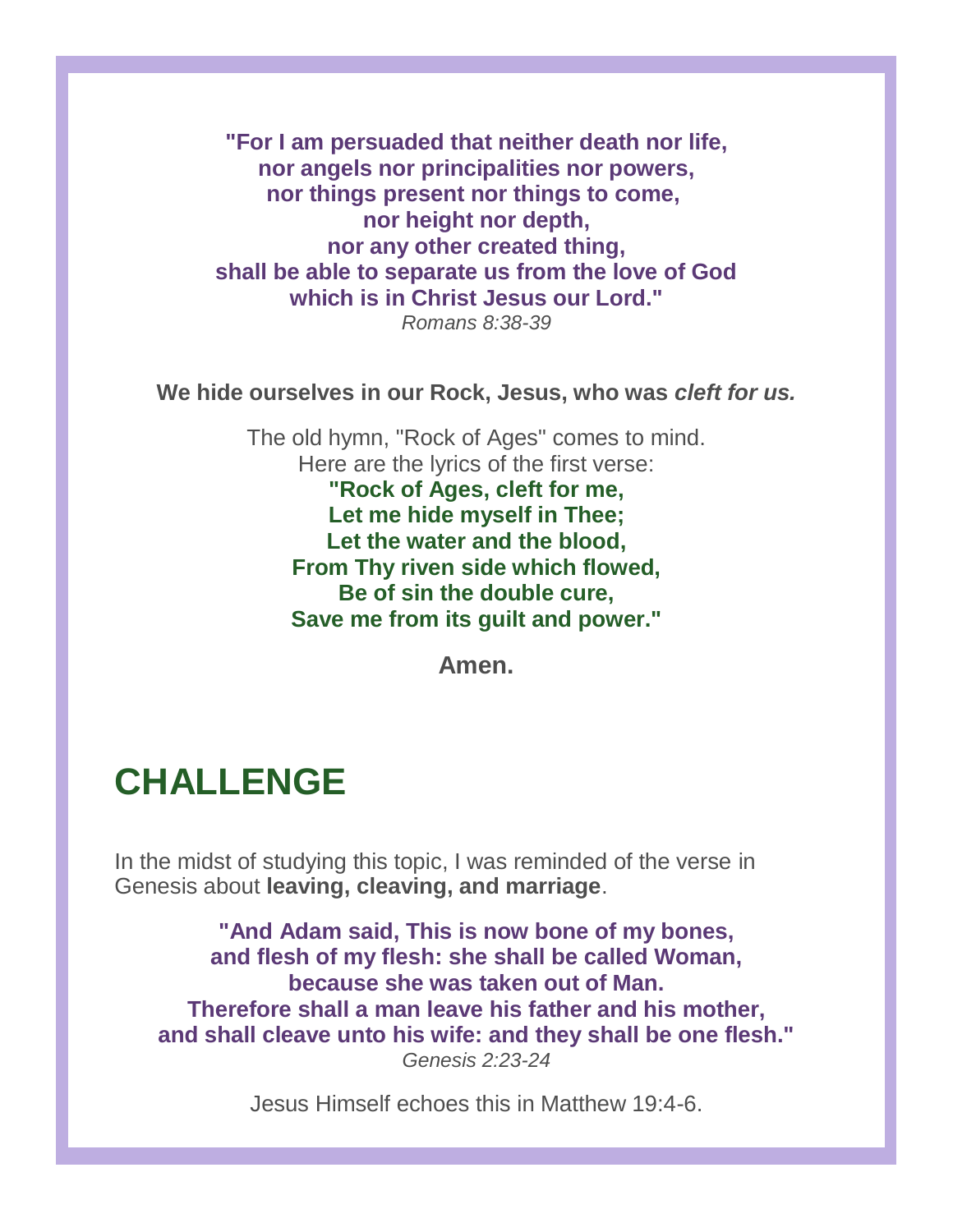**And He answered and said to them, "Have you not read that He who made them at the beginning 'made them male and female,' and said, 'For this reason a man shall leave his father and mother and be joined to his wife, and the two shall become one flesh'? So then, they are no longer two but one flesh. Therefore what God has joined together, let not man separate."**

This principle of **leaving and cleaving** has two applications, one physical and the other spiritual.

The way we live this truth on a physical, earthly level is apparent:

Regarding marriage, the son **leaves** his parents and **cleaves** to his wife. He **leaves** his old life and embraces the new.

*I used to think the spiritual application of these verses had to do with us leaving the world behind and clinging to Jesus. While that is a very clear calling for all Christians, written on almost every page of the Bible, I realize now that I had things flipped backwards with these specific verses.*

If these verses are instructions about literal marriage (which they are), then the spiritual application needs to be parallel to that instruction, correct? Therefore I propose they guide us in the following way- - **please don't miss this:**

Regarding our relationship with God, the Son (Jesus, the Son of God, Messiah, our Bridegroom) **left** His 'parent' (the Heavenly Father), so that *He may now cleave to us* (His Bride).

This changes everything.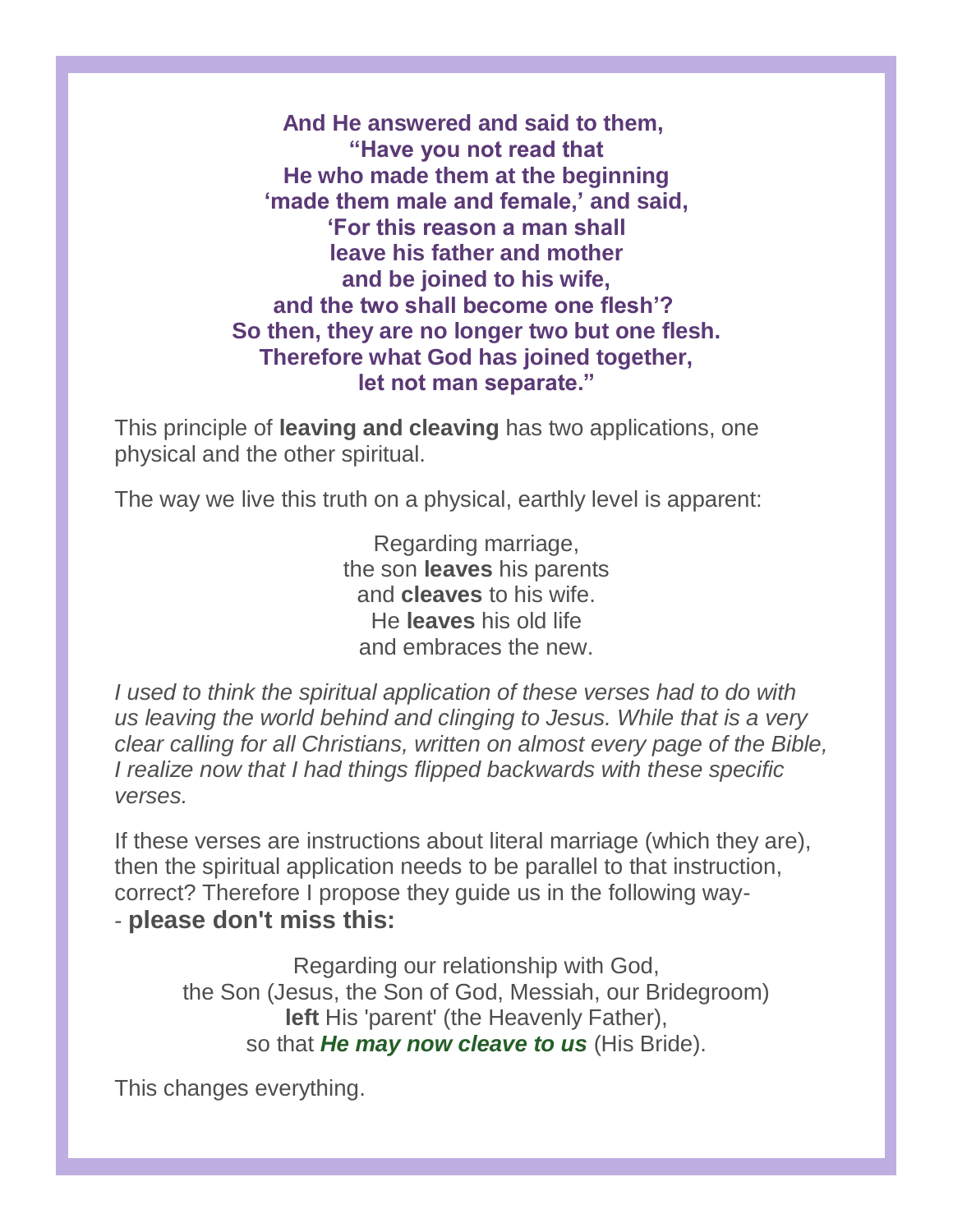Yes, on the Cross, Jesus was cleft so that we may cleave to Him. But He first **left** heaven **so that He may cleave to us**. *Our relationship with the Lord is not one-sided.*

> Does that mean we too must be cleft, that Jesus may boundlessly cleave to us? I believe so. How?

Break away and split apart from the world's ways. Radically sever all ties with the lies of the enemy. *Determine to violently strike down sin and temptation!* Cut off and separate from the lust of the flesh, creating a hole, a space, a cleft that only Jesus can fill. **Leave** the old sin nature, and **embrace** new life in Christ.

Let Him **follow hard** after you, **overtake** you, and **keep** you. *And then do the same for Him.*

**What God has joined together, let not man separate.**

So I say,

*Rise up, beloved bride of God! Come away with Him!*

*Leave the worldly stuff behind, crawl up into Jesus' side, cleave to Him, and let Him cleave to you.*

*Let Him see your face and hear your voice, for He says to you, "Your voice is sweet and your face is lovely."*

*Find refuge, safety, and salvation in the cleft of the Rock.*